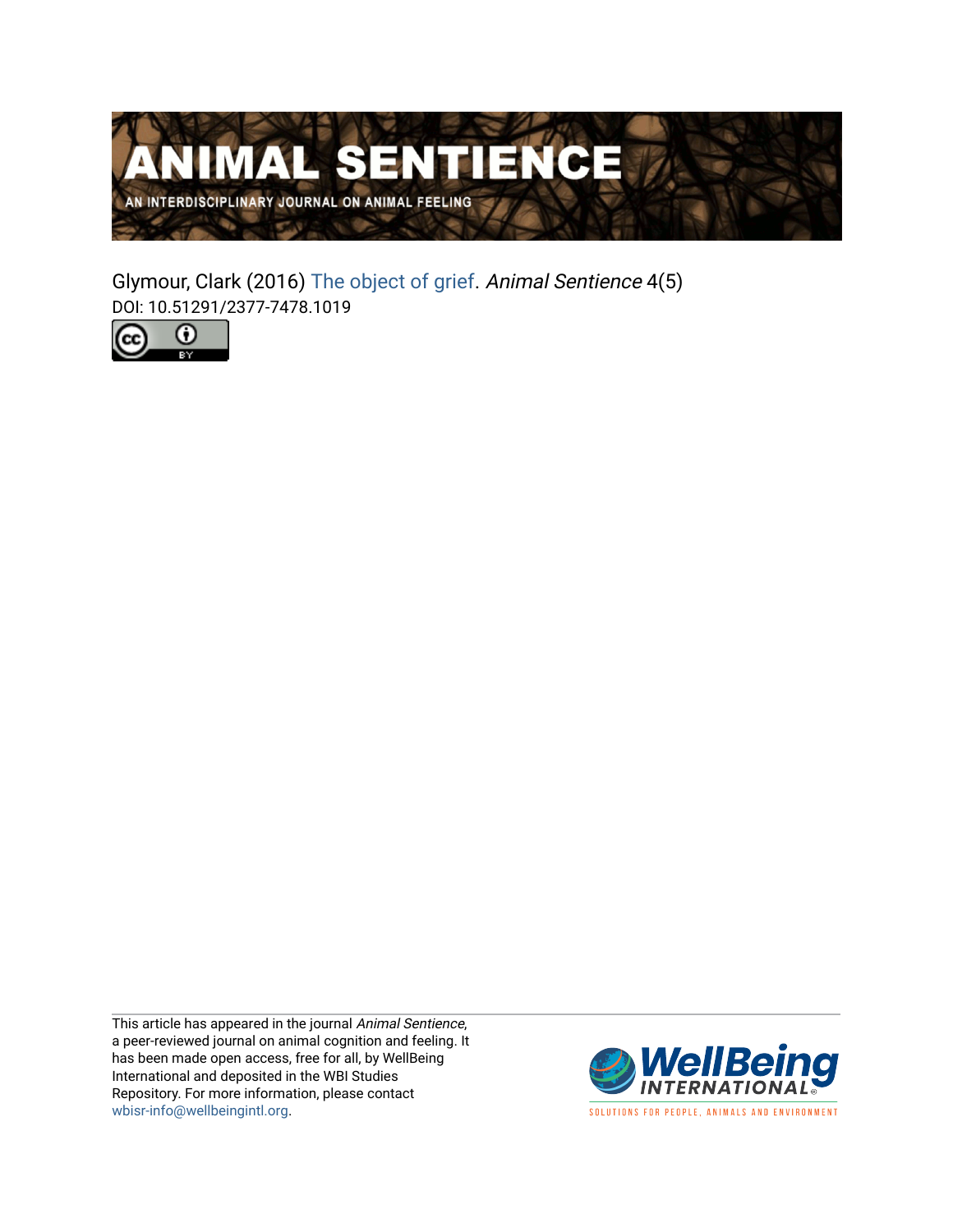## **The object of grief**

*Commentary on [King](http://animalstudiesrepository.org/animsent/vol1/iss4/1/) on Animal Grief*

## **Clark Glymour**

Carnegie Mellon University

**Abstract:** King's new book is a wonderful collection of diverse anecdotes illustrating the variety of animal practices that are convincing illustrations of grief. Those who want scientific arguments for that conclusion should, however, read elsewhere.

> **Clark Glymour** [cg09@andrew.cmu.edu](file:///C:/Users/Ann/AppData/Local/Temp/cg09@andrew.cmu.edu) is Alumni University Professor of Philosophy at Carnegie Mellon University. He works on the development of computer programs that extract causal information from medical and scientific databases.

[http://www.hss.cmu.edu/philosophy/faculty](http://www.hss.cmu.edu/philosophy/faculty-glymour.php)[glymour.php](http://www.hss.cmu.edu/philosophy/faculty-glymour.php)



It would be hard not to like this book (King, 2013). As a dutiful reviewer should, I will do my best, although the only thing I actually dislike is the serious consideration King briefly gives to the views of C. S. Lewis.

King's book is chiefly a diverse collection of anecdotes about animal behavior when confronted with death or separation from others, followed by a meditation on human grief and some of its literature. Some of the stories are from her experience or from acquaintances, some of them are from field studies, and a few are from experiments on animals. The range of examples is enormous: cats, dogs, elephants, goats, bears, chickens, monkeys, crows, chimpanzees, and turtles. Even a pair of pigs is mentioned, but briefly, I suppose in recognition of the general disposition of pigs.

While some of the parallels are surprising (who would have thought that crows have death rituals so much like those of elephants), the general themes — a lot of animals show behavior analogous to human grief, and we should believe they are grieving — will not be surprising to anyone who has paid attention to animals at home or on the farm. King omits cattle, so I will say a word for them. Years ago on Yukatec farm in Virginia, Rangus the cow genius would regularly spring the corral gate to release captured members of his herd. Rosehips, a Golden Guernsey, fell in love with Yukatec's owner, Don McCaig, a Scot (author of some wonderful novels about dogs and other things, and a skilled sheep-dog man) who shared some of her coloring. For his safety, I had to do the milking. When one of a devoted pair of steers was corralled, his companion left the herd to be beside him, and waited there for days until his pal was hauled away.